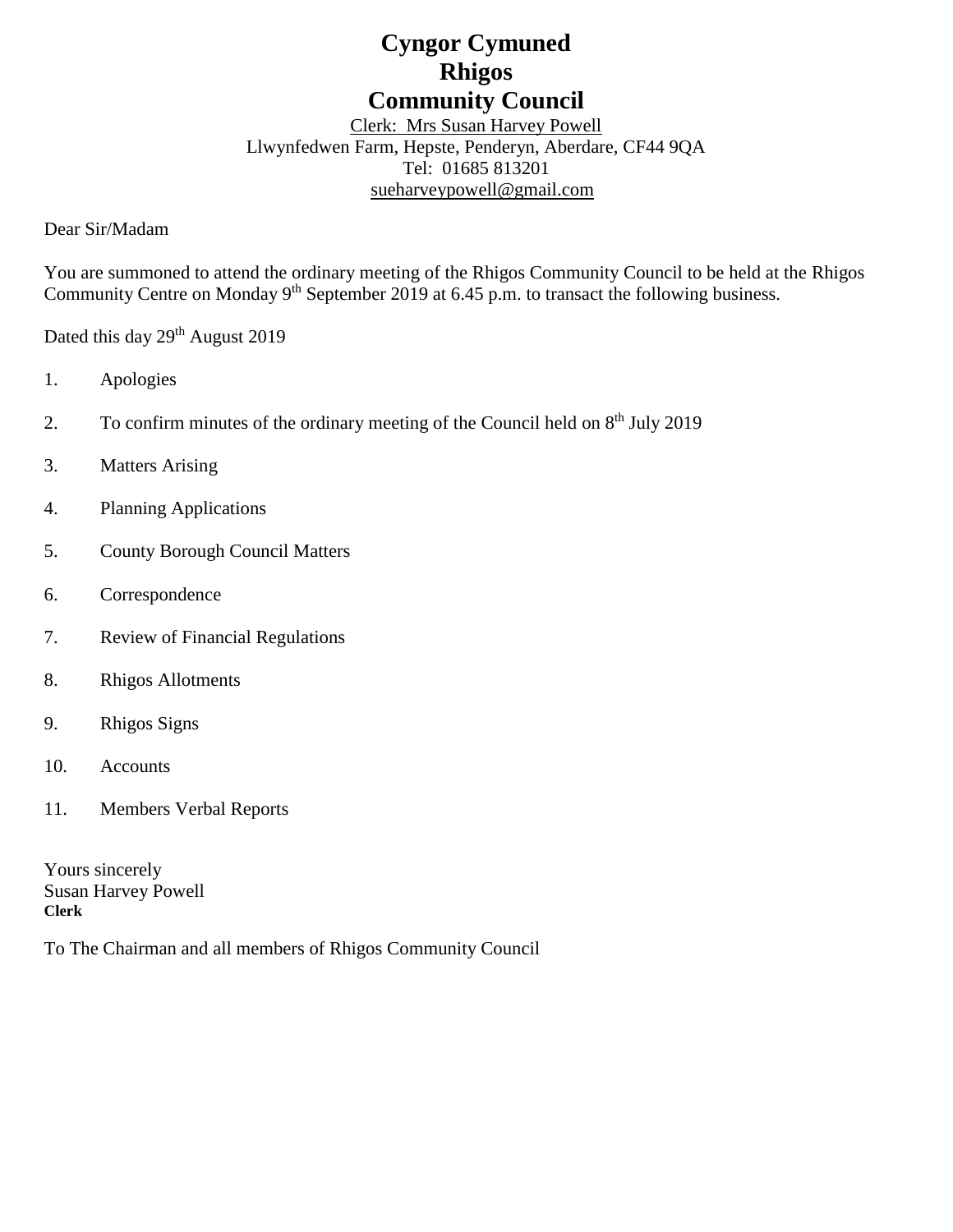# **Rhigos Community Council**

Minutes of the ordinary meeting of Rhigos Community Council held at Rhigos Community Centre on Monday 8th July 2019 at 6.45 p.m.

Present: Cllrs. P Oliver, H Wagner, M Evans, S Maull, M Smith. O Morgan, C Hopes, Mrs K Morgan, Mrs & Mrs Q Elphick

It was resolved to confirm Minutes of the Ordinary Meeting of the Council held on 8th July 2019

### **2019/63 Declaration of Interest**

None recorded

.

### **2019/64 Matters Arising**

- a. Bike Track Cwm Hwnt the planning application is on hold at the moment.
- b. Tower water diversion no reply to second letter

**2019/62 Minutes**

- c. Western Power purchase of substation land with solicitors at present
- d. Mr & Mrs Elphick asked if they could hire the community centre for a community food share. Out of date food from local supermarkets would be available for local residents. After discussion it was agreed they could use the centre 1 day per week and room must be left as it was found.

### **2019/65 Planning**

It was resolved to note:

a. Bike track Cwm Hwnt – it was reported that the application is on hold at present.

# **2019/66 County Borough Council Matters**

It was resolved that the following complaints be passed on to Councillor G Thomas for his attention.

- a. The grass on Hirwaun roundabouts needs cutting again.
- b. The fence on the community council ground needs repairing after the ditch had been opened.
- c. The grass around the seats in the village needs cutting.
- d. There is a pot hole at the top of Cwrt Twyn Rhyd.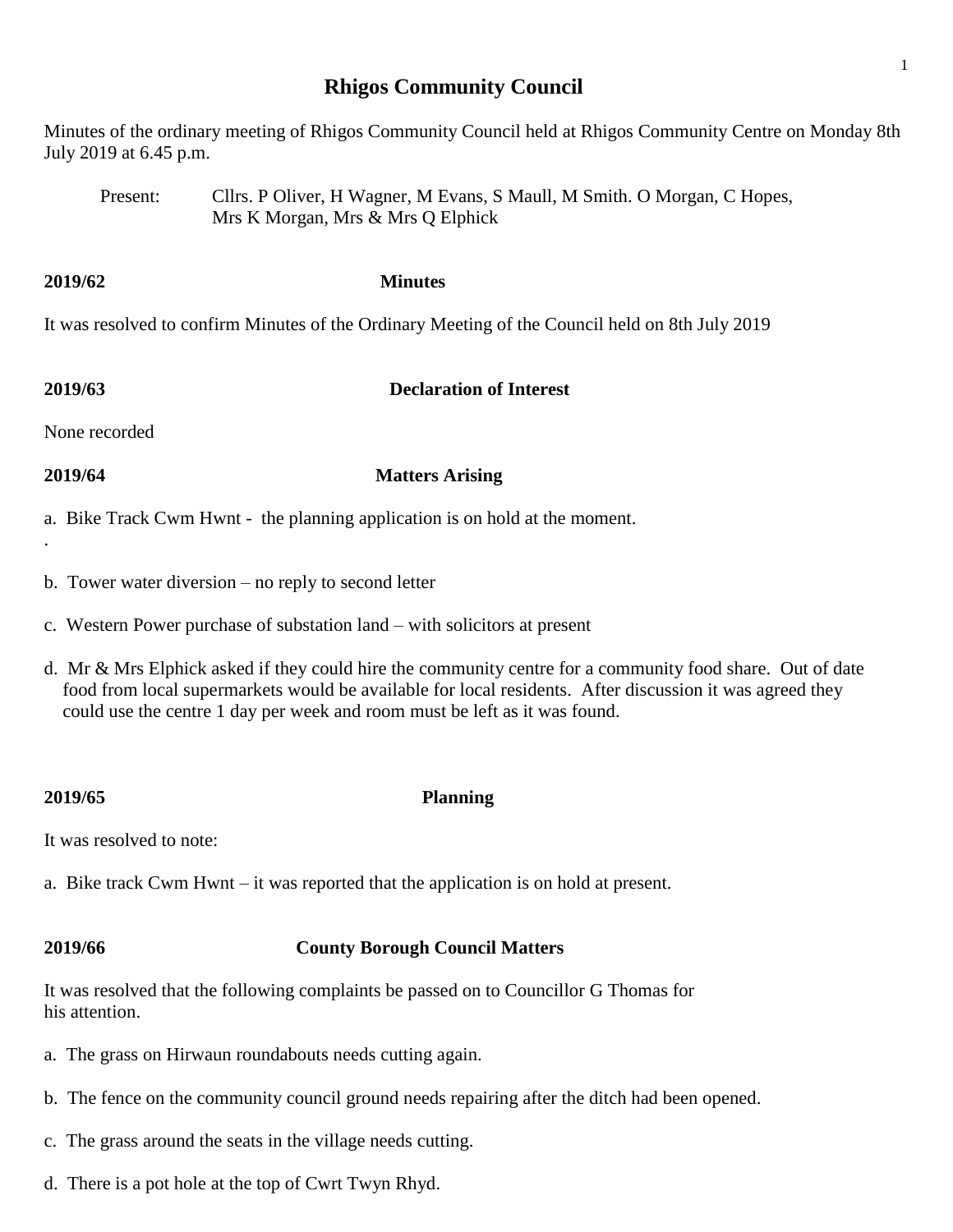- e. All footpaths around the village need spraying as weeds are growing through
- f. The footpaths on the main road need sweeping.
- g. Brambles and nettles are growing over some footpaths.
- h. There is a road sign in the hedge opposite the bottom of Heol y Graig.
- i. The phone box in the village is to be removed.
- j. Grass on the verges is not being cleaned up after being cut.
- k. Residents were unable to access the village recently due to the road being tarmaced.
- l. There is a dip in the road where it has been resurfaced.
- m. There is a tree overhanging Heol y Graig.
- n. The new tarmac on Heol y Bryn has not been sealed and is going under the drive of no. 14
- o. The bus stop opposite the school is not marked. RCTCBC say it is not registered.
- p. Buses are pulling off before passengers are seated.
- q. The stile in Halt Road is unsafe.
- r. The tarmac is breaking up on the Glynneath bank.

### **2019/67 Correspondence**

It was resolved to receive the following correspondence.

No correspondence received

### **2019/68 Rhigos Allotments**

An email has been received from a resident saying that the allotments flooded his garden shed recently. He also mentioned a certain weed that has appeared in the allotments. The contractors will be contacted about the flooding, the weeds were there previously.

Mrs K Morgan attended and presented a letter regarding a conversation she had with the allotments society regarding a container being placed at the back of her garden. She was concerned that it would be an eyesore. After discussion it was agreed that it was not a good idea to put one big container and each plot holder could have a small container for tools etc. It was also asked whether plot holders could have polytunnels. It was agreed as long as they are not home made. The fences of 2 properties in Cwrt Twyn Rhyd are over the boundary, a letter will be sent asking them to take the fence back.

It was agreed to charge plot holders £10.00 this year and £15.00 per annum from next year. Cllr. Smith reported that the allotments gate needs to be bigger.